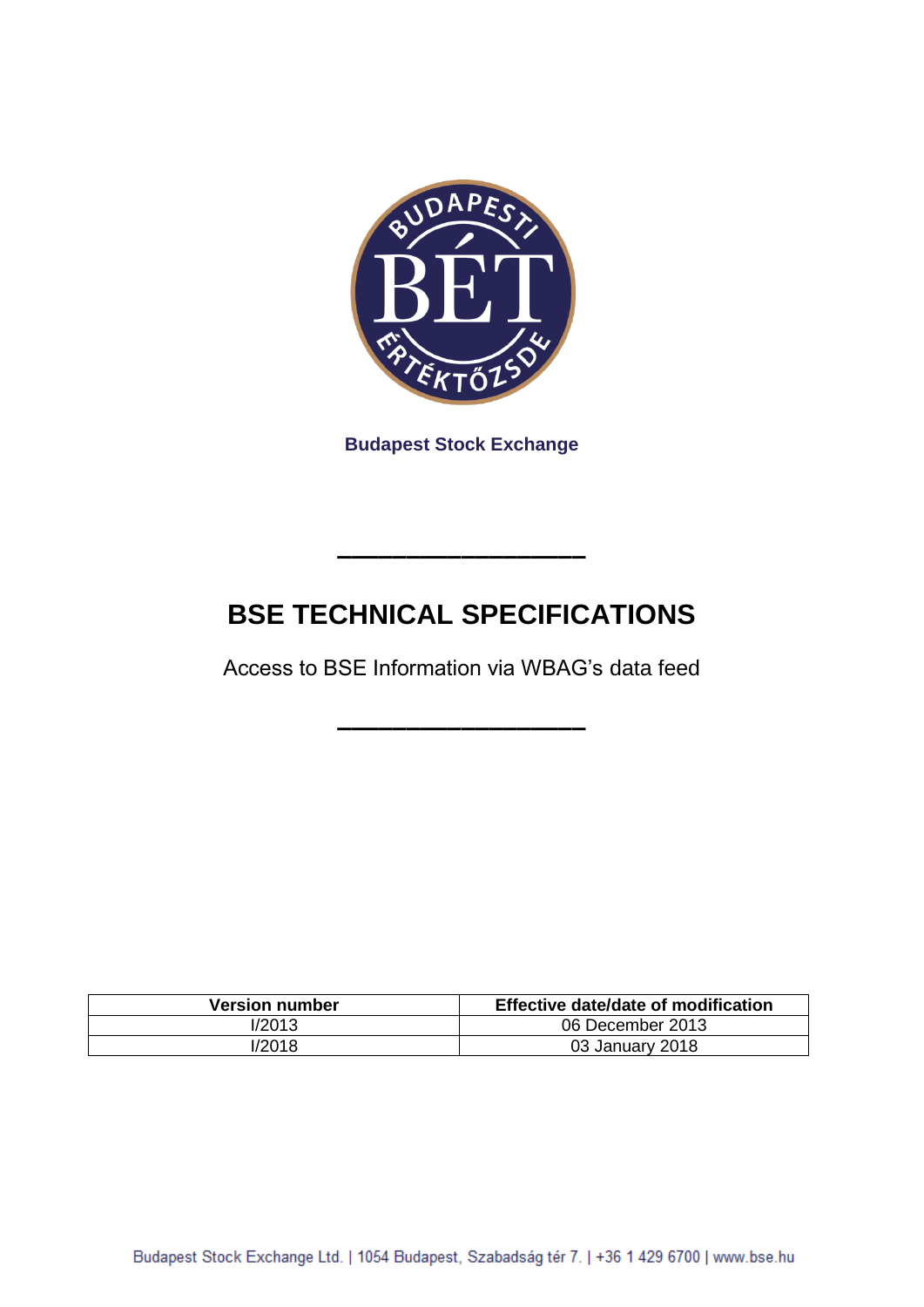

## **Access to BSE Information via WBAG's data feed**

As of June 1, 2013 BSE Information is offered exclusively via the data feed of Wiener Börse AG (hereinafter: WBAG). From that date the Physical Access Point of BSE Information is the data feed server of WBAG located in Vienna. Distributors may receive BSE Information in WBAG's data format.

Dissemination of BSE Information via WBAG's data feed is conducted under the terms and conditions of the BSE Agreement (the Information Distribution Agreement together with BSE Schedule of Fees, BSE Information Policies, BSE Information Packages and BSE Technical Specifications as published by BSE and amended from time to time in accordance with the Agreement).

Distributor must have a valid BSE Information Distribution Agreement in order to access BSE Information via WBAG's data feed. It is however necessary for the Distributor to also execute the annex of WBAG's data distribution agreement ('Market Data Agreement') called 'Annex Budapest via Vienna: Subscription of Budapest Stock Exchange Information Packages'.

## **WBAG's data distribution system**

WBAG's data feed was created with the unique benefit of covering all markets of the CEE stock exchange group via one connection. Its technology is based on the TARGIN™ market data dissemination system and provides a customized data feed with comprehensive data content.

The technical details for the data feed are described in the Interface Specifications, which are available in the closed user group 'Vendors Only' for Distributors having an agreement with BSE, at the following website:<https://www.wienerborse.at/en/market-data/cug-vendors-only/datafeed/>

User name and password to the 'Vendors Only' page can be requested from WBAG via telephone (+43-1-531-65-288) or via e-mail at [datafeed@wienerborse.at.](mailto:datafeed@wienerborse.at)

All effective technical data and information that are published on the 'Vendors Only' page of WBAG's official website are part of the technical specification of BSE's data distribution service.

Service hours for WBAG's technical and functional helpdesks are between 8:00 and 17:30 on all WBAG trading days (phone: +43-1-531-65-288, e-mail: [datafeed@wienerborse.at](mailto:datafeed@wienerborse.at)). Out of these service hours, as well as on WBAG trading holidays which are trading days on BSE, WBAG's helpdesk facilities may be limited. Help desk service concerning data content is provided by BSE and can be reached during BSE's trading hours by e-mail [\(vendor@bse.hu](mailto:vendor@bse.hu)).

For detailed information on WBAG's feed, data formats and connection features, please contact WBAG at [datafeed@wienerborse.at.](mailto:datafeed@wienerborse.at)